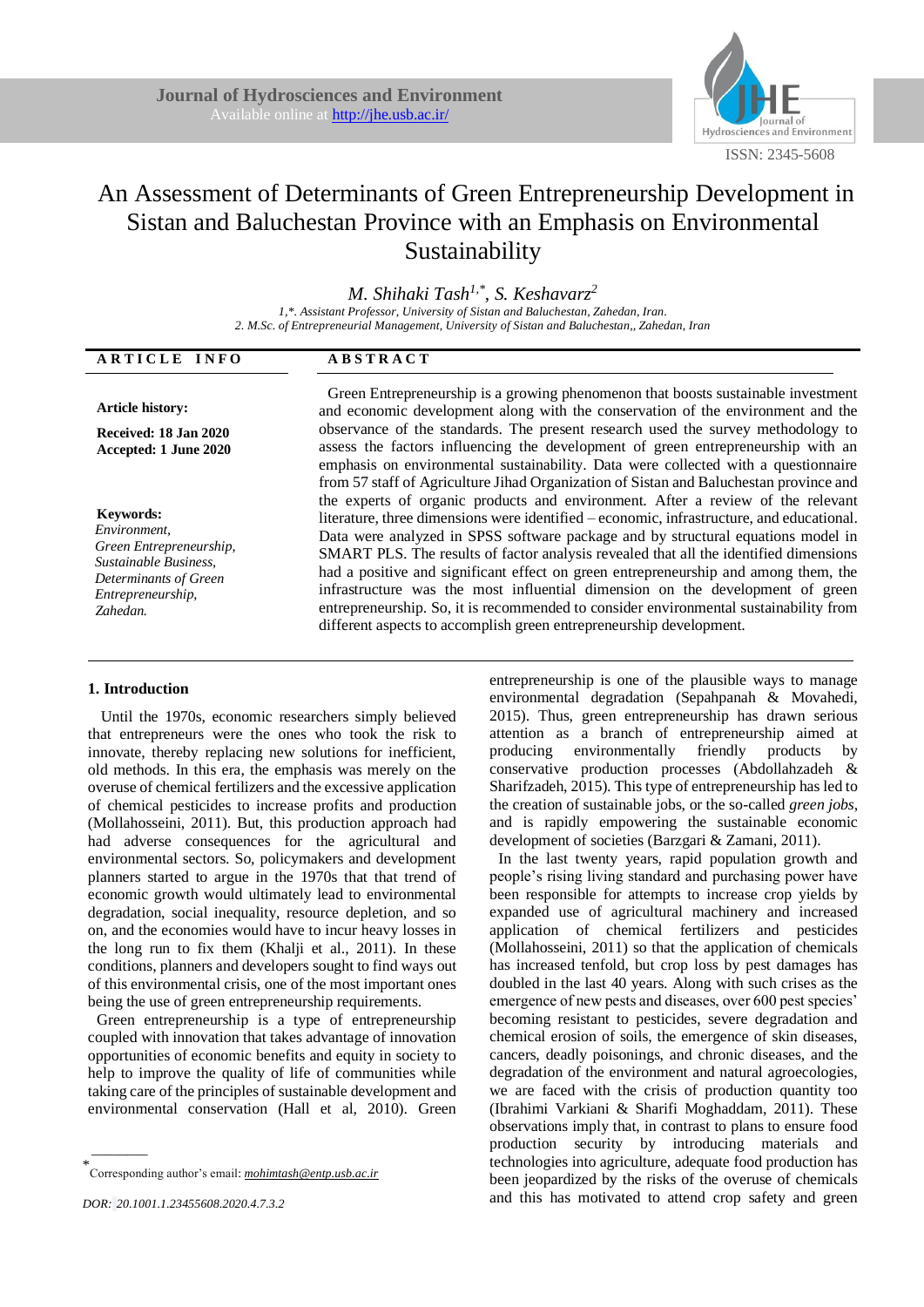entrepreneurship process as international agreements in recent decades (Mollahosseini, 2011).

The agricultural sector is one of the main sources of employment and income in many countries, especially in developing countries. As such, this sector is responsible for providing food security and safety and environmental protection as a national goal. In recent years, we witnessed a sharp increase in demand for food due to the rising incomes and the increasing world population. To meet this demand, the agricultural sector had to enhance its productivity (Dobermann & Nelson, 2013) by extensive use of off-farm inputs and less attention to resource depletion, crop quality, and sustainable agriculture (Foresi et al, 2016). Various in vitro and epidemiological studies over several decades have unmasked the relationship between pesticide use and the incidence of diseases such as allergies and various cancers (Hayati et al., 2012) in humans. On this basis, it is imperative to adopt a dynamic and sustainable movement towards using the existing resources optimally and enhancing crop quality and quantity with an emphasis on the conservation and restoration of the environment (Hadizadeh Bazaz et al, 2015). Accordingly, green entrepreneurship can be the best option to settle environmental crises.

Generally, green entrepreneurship can be divided into two main categories based on their approaches: (i) existing businesses that accept environmental management operations or clean production processes; and (ii) new businesses created based on the conservation of natural and ecological resources (such as solar energy and ecotourism companies). The first group can be explained by product separation theories. According to these theories, companies choose environmental management operations for the purpose of innovation and competitive advantage (Nill and Kemp, 2009).

The second group includes organizations and businesses involved in pollution prevention (e.g. air and water pollution control sites, wastewater treatment plants, and mine rehabilitation sites) and those involved in the use of natural resources to develop new products (soil, mountains, lakes, forests, and rangelands) (Dean and McMullen, 2007). In addition, some regional and international institutions, such as Entrepreneur Support for Sustainable Development and the International Institution for Sustainable Development, have also been established to inform entrepreneurs on green entrepreneurship issues. Green entrepreneurship can be defined as an effort to create a new product, service or organization to protect the environment in order to take advantage of market opportunities (Lober, 1998). So any industry, service, or commodity that has added value and is along the protection of the environment can be defined as a green entrepreneurial activity.

#### **1.1. Research objectives**

• Investigating and analyzing the role of the economic dimension in green entrepreneurship development in Sistan and Baluchestan province with an emphsis on environmental sustainability

- Investigating and analyzing the role of the infrastructure dimension in green entrepreneurship development in Sistan and Baluchestan province with an emphasis on environmental sustainability
- Investigating and analyzing the role of the educational dimension in green entrepreneurship development in Sistan and Baluchestan province with an emphasis on environmental sustainability

## 1.2. **Review of literature**

D'Souza et al. (2006) enumerates factors including positive corporate perception, organizational success, environmental responsibility, remaining competitive, increased market share, increased consumer loyalty, environmental protection as a management task, and the willingness of environmentally conscious consumers for the development of green entrepreneurship.

In an attempt to reassess green marketing, Polonsky (2011) lists the factors underpinning green business development to include, but not limited to, environmental protection, greater resource efficiency, financial savings, waste and pollution reduction, internal and external pressures, cost management, competitive advantage, and positive corporate perception.

It is reported in a study that the three factors of structural transformations, the institutionalization of green entrepreneurship, and the government's support services have a positive and significant impact on reducing the barriers to green entrepreneurship development. The study shows that according to the participants, the institutionalization of green entrepreneurship has the most positive effect on enhancing green entrepreneurship development. Therefore, the manipulation of the culture to change purchase and consumption behaviors and the promotion of the production and consumption of green products can lay the ground for displaying entrepreneurial behaviors by farmers (Najafpour, 2016).

Yi (2014) reports that the growth and survival of green businesses in the US are dictated by the adoption of renewable energy policies, the permission to use renewable energies, import credits, and the presence of green energy businesses.

According to Uslu et al. (2015), tax exemptions for green businesses is an effective driver of the development of such businesses.

The results of the literature review are summarized in Table 1.

# **1.3. Theoretical framework**



**Fig. 1.** The theoretical framework of the research derived from the literature review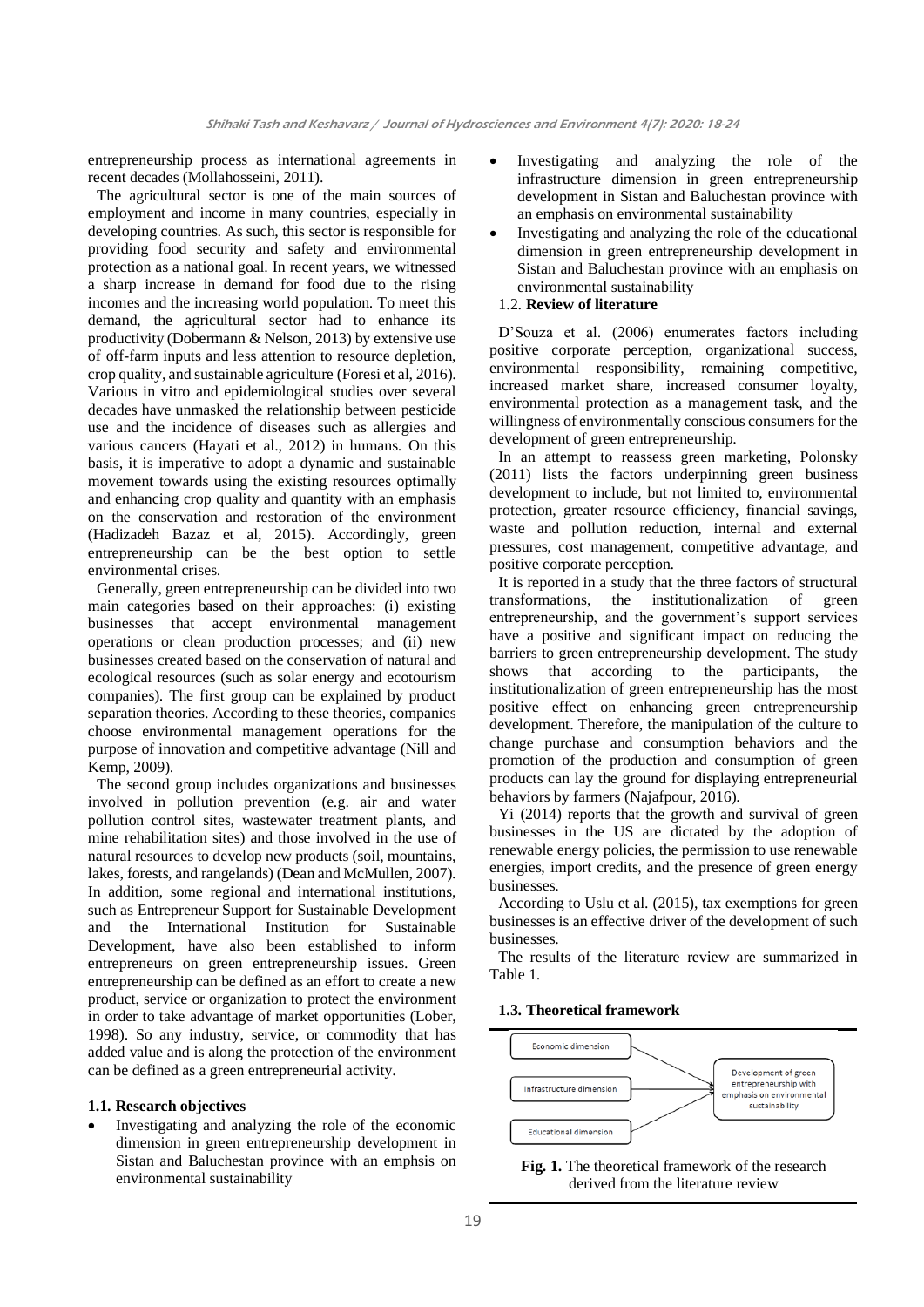Shihaki Tash and Keshavarz / Journal of Hydrosciences and Environment 4(7): 2020: 18-24

| Reference                     | Identified codes                                                                                                                                                                                                                                                                                                                                                                                                                                                  |
|-------------------------------|-------------------------------------------------------------------------------------------------------------------------------------------------------------------------------------------------------------------------------------------------------------------------------------------------------------------------------------------------------------------------------------------------------------------------------------------------------------------|
| Kubota (2014)                 | Cooperation of ministries, formulation of operational plans, allocation of<br>appropriate funds to green businesses, educational planning, establishment of<br>cooperatives and public-based support funds.                                                                                                                                                                                                                                                       |
| Mehdipour (2015)              | Government investments, facilitating infrastructure development for the<br>development of the green economy, focusing on the accumulated knowledge and<br>skills needed to develop green businesses, using social potential, lowering tariffs<br>on green products, adopting a coherent strategy as to green development, focusing<br>on the market to control demand in lieu of supply, categorizing green activities,<br>giving identity to green job employers |
| Raymond et al. (2013)         | Inability of the business environment to develop entrepreneurship, the lack of<br>awareness programs, the lack of policies and regulations to meet the goals of the<br>plan and the increase in the administrative bureaucracy                                                                                                                                                                                                                                    |
| Goharshahi (2015)             | Carbon sequestration project, organic agriculture                                                                                                                                                                                                                                                                                                                                                                                                                 |
| Hosseinzadeh et al (2015)     | Skill and entrepreneurship training consistent with green businesses, green<br>economy culture                                                                                                                                                                                                                                                                                                                                                                    |
| Navidinia and Khoshhal (2015) | Laying the ground and establishing green jobs, financial and regulatory<br>instruments, technology development, awareness enhancement, training                                                                                                                                                                                                                                                                                                                   |
| Rezaei et al. (2017)          | Economic, infrastructural, promotion-educational, technical, managerial, and<br>support factors                                                                                                                                                                                                                                                                                                                                                                   |
| Navidinia and Khoshhal (2015) | Promoting organic and healthy products through purposeful mass media and<br>training at all levels, forming an organization to certify organic and healthy<br>products with the power to enforce their approvals, educating farmers on green<br>entrepreneurship                                                                                                                                                                                                  |
| Khosravi et al. (2017)        | Infrastructures to establish green entrepreneurship, the culture of green<br>entrepreneurship, supportive frameworks for green entrepreneurship, the culture<br>of green production                                                                                                                                                                                                                                                                               |

**Table 1**. A summary of the review of the relevant literature

Based on the literature review and the opinions of the experts, 24 indices were identified to influence the development of green entrepreneurship with an emphasis on environmental sustainability. These indices were then classified into economic, infrastructure and educational dimensions. The indices of the economic dimension include 'allocating an appropriate budget to green businesses', 'establishing cooperatives and non-governmental support funds', 'government investments', 'access to bank credits for green entrepreneurship', and 'green product purchase by people'.

The indices of the infrastructure dimension include 'facilitating infrastructure development for green economy development', 'guaranteed purchase of products by the government at the provincial level', 'establishing organizations to monitor and certify green products', 'focusing on the carbon sequestration project', 'tax exemption for green businesses', 'existing export areas for green products', 'creating green jobs', 'fostering an identity for green workers', 'effective advertisement of green production and consumption', 'the culture of green product consumption', 'appropriate packaging of green products', 'presenting green entrepreneurship and its advantages in media and journals', 'adopting technologies compatible with the production of environmentally-friendly commodities and services', 'asking for lower tariffs for green products', 'promoting organic farming', and 'permission to use renewable energies'. Finally, the educational dimension was composed of the indices of 'focus on accumulated knowledge and skills required for the development of green jobs', 'consciousness of people and consumers of green products', and 'the training of farmers and agriculture students about green entrepreneurship'.

#### **2. Methodology**

The research is an applied study in terms of type and a survey in terms of data collection and analysis. A questionnaire was distributed among 57 agricultural Jihad staff and organic products specialists in Sistan and Baluchestan province. The items of the questionnaire were extracted in three sections from the review of the literature. After confirming the content validity by a panel of entrepreneurship professors, 25 staff of Agricultural Jihad Organization of Sistan and Baluchestan Province completed the questionnaire to assess its reliability. Cronbach's alpha was calculated to be 0.832. After the questionnaires were collected, the data were analyzed using the SPSS 20 and SMART PLS Ver. 2 software packages.

#### **3.Result and Discussion**

Confirmatory factor analysis was used to examine the relationship between observed variables (indices or questionnaire items) with the latent variable (independent and dependent variables). The results for the reliability of the study show that the observed factor load had a value greater than 0.4 in all cases, indicating a good correlation between the observed variables and the related latent variables. Also, confirmatory factor analysis was used to confirm the construct validity and Cronbach's alpha method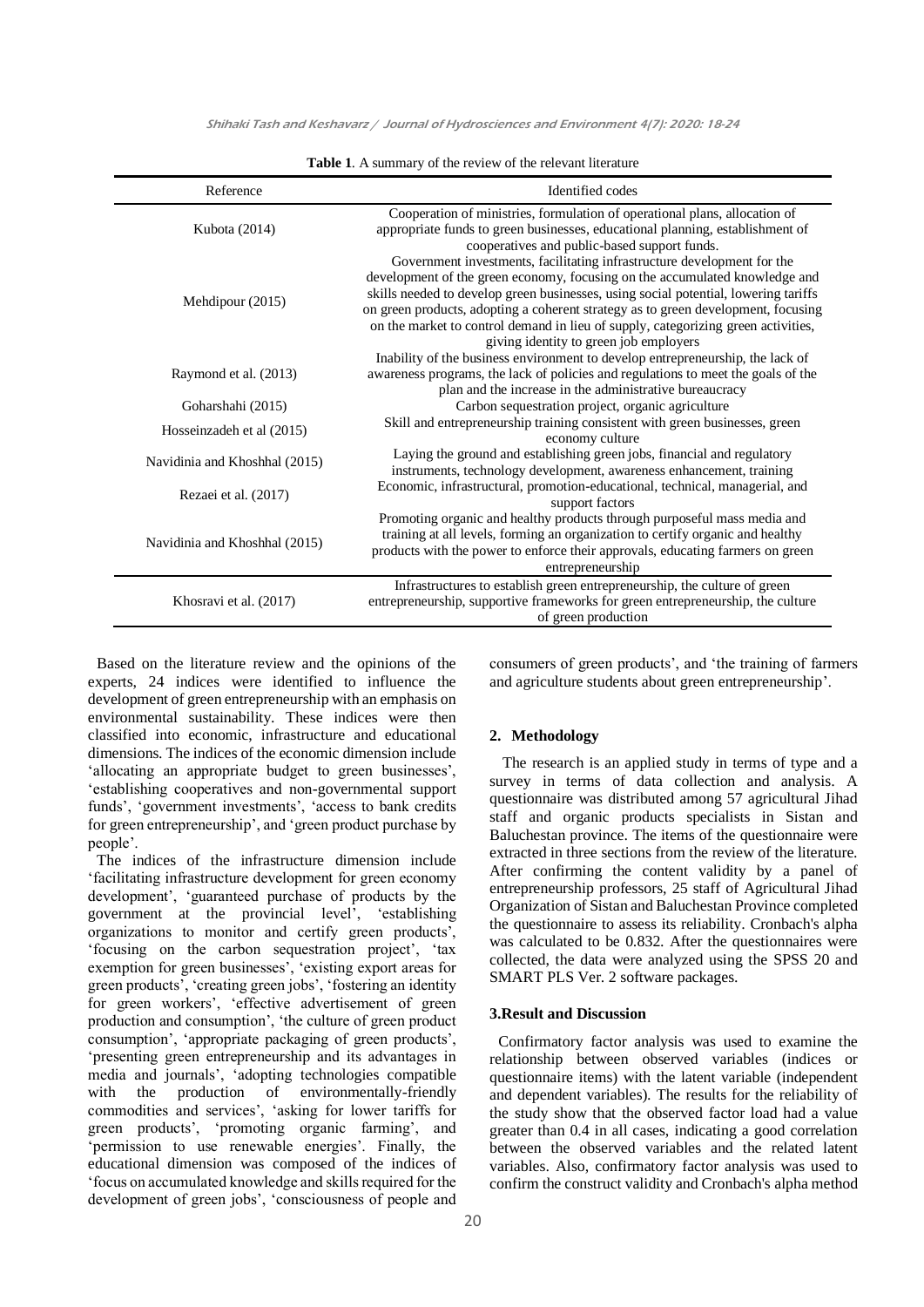was used to assess the reliability of the questionnaire. Cronbach's alpha was found to be 0.834 for the economic dimension, 0.971 for the infrastructure dimension, and 0.807 for the educational dimension. The composite reliability of all variables was above 0.7 and the average variance extracted (AVE) was greater than 0.5 in all cases, confirming the convergent validity. The root of AVE of all variables was greater than the correlation value between them, implying a good divergent validity and good fit of the measurement models. Given the research type, the

structural equations method (SEM) was applied in the SMART PLS software package to determine the concurrent effect of the independent variables on the dependent variable, to analyze the data, and to test the hypotheses.

The fit of the research structural model was checked by several criteria. The most essential criterion was the significance coefficient of Z, or the so-called t-values. The values of higher than 1.96 are required to confirm their significance at the 0.95 confidence level.



According to the results of the measurement model, the Bootstrapping value (t-statistic) was greater than the critical value of 1.96 for all cases, indicating a significant correlation between the observed variables and the related latent variables. According to Figure 2, all z-significance coefficients were greater than 2.56. This reflects the significance of all items and the relationships of the variables at the 0.99 confidence level. Therefore, it can be concluded that all primary variables were measured correctly, so the research hypotheses can be tested.

**Hypothesis 1**: The economic dimension has an impact on the development of green entrepreneurship in Sistan and Baluchestan province with an emphasis on environmental sustainability.

All factor loadings of the questions were above 0.4, so none of them was required to be excluded and this indicates the appropriacy of the criterion. Since the utility of the indices was performed at the 0.99 confidence level, values that were not in the range of 2.56 and -2.56 would be significant. As shown in Diagram 1, the indices considered for the economic dimension of the green entrepreneurship development model could significantly account for the significance since the significant value derived from them was outside the absolute range of 2.56. So, it can be said that the economic dimension has an impact on the development of green entrepreneurship. Its impact factor was estimated at 0.135, meaning that it accounts for 0.13 of the variance in the development of green entrepreneurship in Sistan and Baluchestan province.

**Hypothesis 2**. The infrastructure dimension has an impact on the development of green entrepreneurship in Sistan and Baluchestan province with an emphasis on environmental sustainability

All items had a factor load of  $>0.4$ , so they should be excluded and the criterion was appropriate (Diagram 2). Since the utility of the indices was performed at the 0.99 confidence level, the figures would be significant if they were not in the range of 2.56 and -2.56. It is evident in Diagram 3 that the indices considered for the infrastructure dimension of the green entrepreneurship development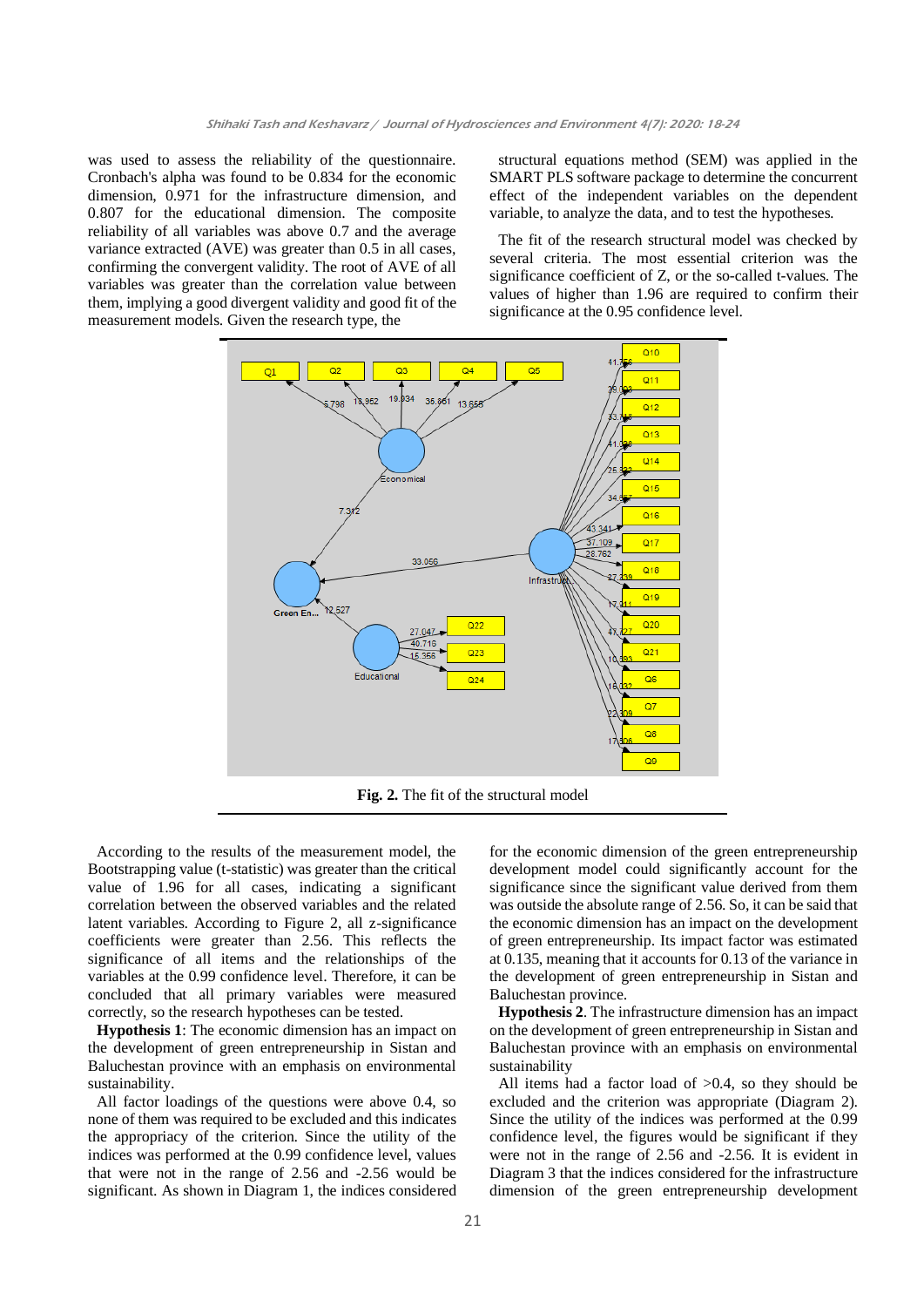model could significantly account for the model since the significant values obtained for them were outside the absolute range of 2.56. Thus, we can infer that the infrastructure dimension was significantly influential on the development of green entrepreneurship. Its impact factors

was found to be 0.843 meaning that it could capture 0.84 of the variance in the development of green entrepreneurship in Sistan and Baluchestan province.



**Fig. 3.** Diagram 1: The t-values and coefficient of factor loads for the indices of the economic dimension



16  $15\,$  $14$  $13$   $12$  $11\,$  $10^\circ$  $\mathbf{g}$  $\mathbf{g}$  $\bar{7}$  $\delta$  $\leq$  $\overline{4}$  $\overline{\mathbf{3}}$  $\overline{2}$ 

- 1. Facilitating infrastructure development for green economy development
- 2. Guaranteed purchase of products by the government at the provincial level
- 3. Establishing organizations to monitor and certify green products
- 4. Focusing on the carbon sequestration project
- 5. Tax exemption for green businesses
- 6. Existing export areas for green products
- 7. Creating green jobs
- 8. Fostering an identity for green workers
- 9. Effective advertisement of green production and consumption
- 10. The culture of green product consumption
- 11. Appropriate packaging of green products
- 12. Presenting green entrepreneurship and its advantages in media and journals
- 13. Adopting technologies compatible with the production of environmentallyfriendly commodities and services
- 14. Asking for lower tariffs for green products
- 15. Promoting organic farming
- 16. Permission to use renewable energies

**Fig. 4.** Diagram 2: The coefficient of factor loads for the indices of the infrastructure dimension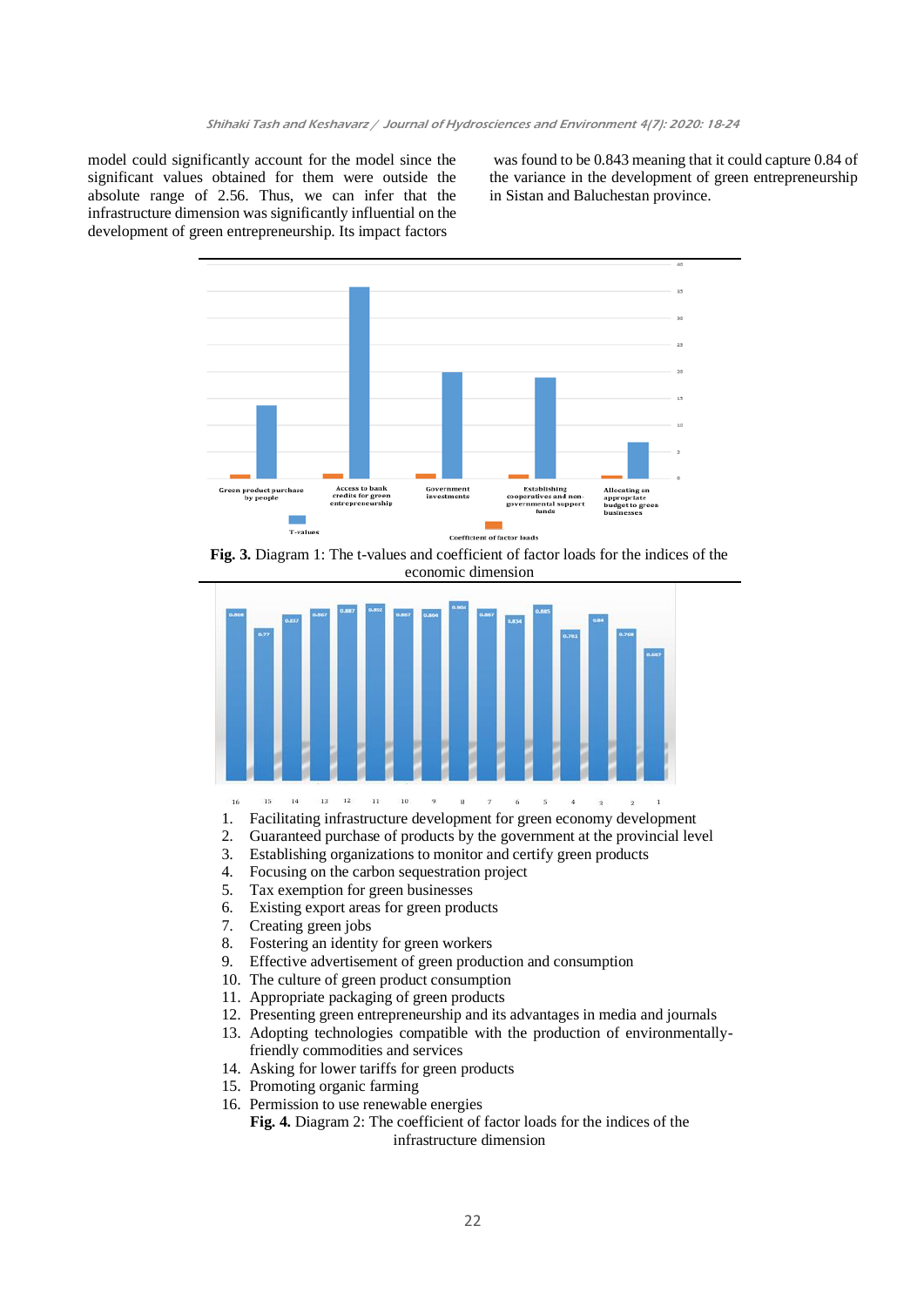



- 14. Asking for lower tariffs for green products
- 15. Promoting organic farming
- 16. Permission to use renewable energies
- **Fig. 5.** Diagram 3: The t-values for the indices of the infrastructure dimension

**Hypothesis 3**. The educational dimension has an impact on the development of green entrepreneurship in Sistan and Baluchestan province with an emphasis on environmental sustainability

The factor loads were greater than 0.4 for all items, showing no need for their exclusion. Thus, the criterion was appropriate. The utility of the indices was performed at the 99% confidence level, so the values outside the range of 2.56 and -2.56 would be significant. As is evident in Diagram 4, the indices considered for the components of the educational dimension had a significant explanatory impact because the significant values derived for them were outside the absolute range of 2.56. Thus, we can say that the development of green entrepreneurship is influenced by the educational dimension. Its impact factor was 0.124, meaning that it could account for 0.12 of the variance in green entrepreneurship development in Sistan and Baluchestan province.

Diagram 5 shows that the three dimensions can be arranged in the order of impact on the development of green entrepreneurship in the studied province from the most effective to the least effective as the infrastructure dimension (with an impact factor of 0.843), the economic dimension (with an impact factor of 0.135) and the educational dimension (with an impact factor of 0.124).